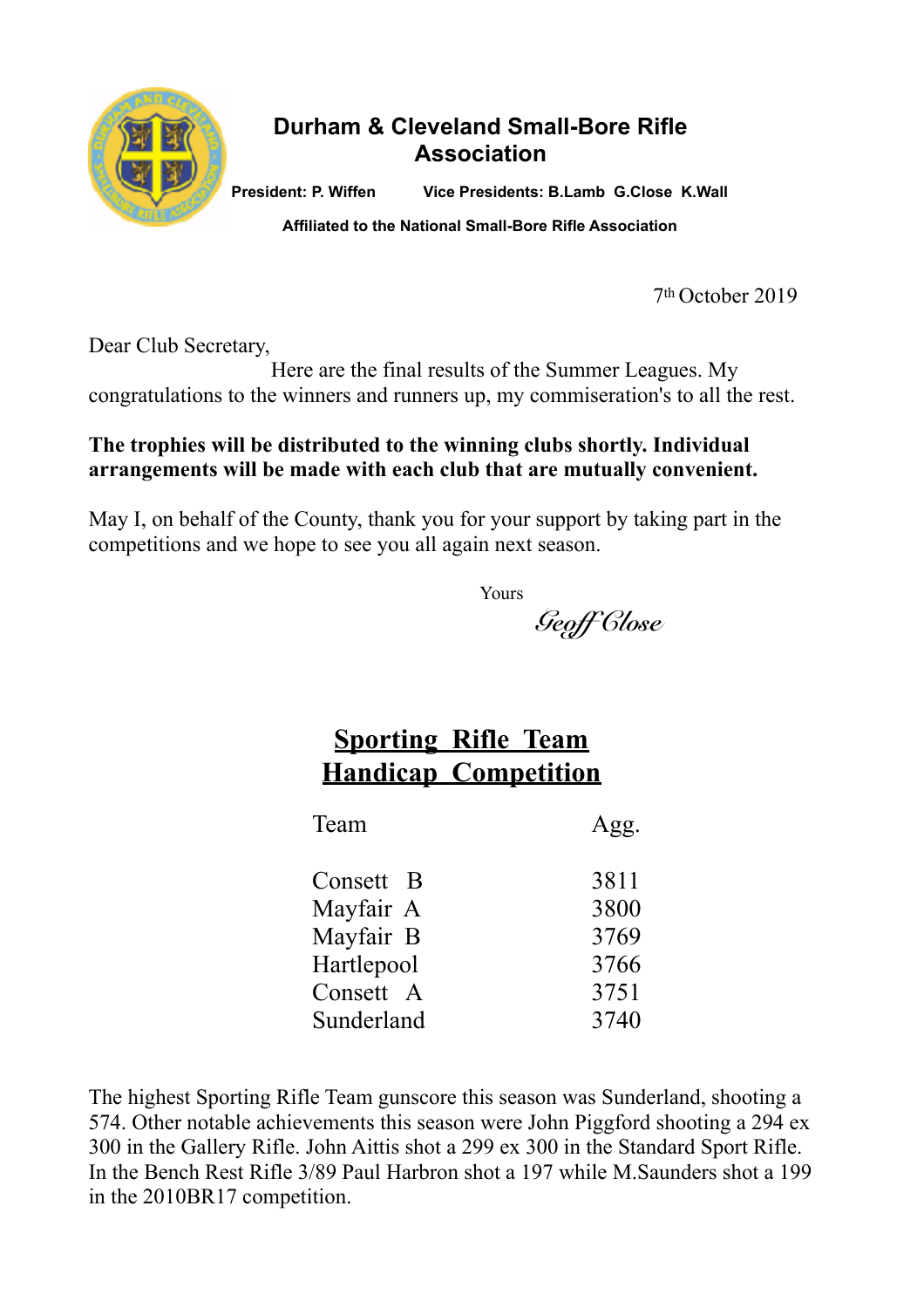#### **Sporting Rifle Individual Competition**

In order of submitted average.

| Div.1                            |                 | Ave.         | Div.2                      |                 | Ave.         |
|----------------------------------|-----------------|--------------|----------------------------|-----------------|--------------|
| N.Veitch<br>S.Stafford           | 2nd             | 94.1<br>95.3 | S.McMullen<br>C.Cutler     | 2nd             | 89.6<br>89.1 |
| J.Piggford                       | 1 <sup>st</sup> | 96.4         | C.Jarecki                  | 1 <sup>st</sup> | 89.8         |
| <b>B.Lamb</b><br><b>J.Aittis</b> |                 | 92.9<br>94.0 | P.MacMillan                |                 | 87.0<br>88.9 |
| W.Pow                            |                 | 94.1         | D. Woodhouse<br>W.McMullen |                 | 83.9         |
| H.Marshall                       |                 | 90.6         | E.Clarke                   |                 | 87.6         |
| P.Eccles                         |                 | 95.1         |                            |                 |              |

| Div.3      |     | Ave. | Div.4      |                 | Ave. |
|------------|-----|------|------------|-----------------|------|
| E.B.Dobson | 1st | 88.6 | S.Atherton | 1 <sup>st</sup> | 85.6 |
| D.Stafford | 2nd | 87.9 | I.Brunton  |                 | 82.1 |
| T.Bunker   |     | 87.2 | C. Welford | 2nd             | 84.6 |
| D.Traill   |     | 86.5 | P.Johnston |                 | 80.4 |
| N.Sowden   |     | 84.9 | A.Raine    |                 | 77.7 |
| T.Creed    |     | 85.4 | J.Clark    |                 | 72.4 |
| N.Robson   |     | 86.5 |            |                 |      |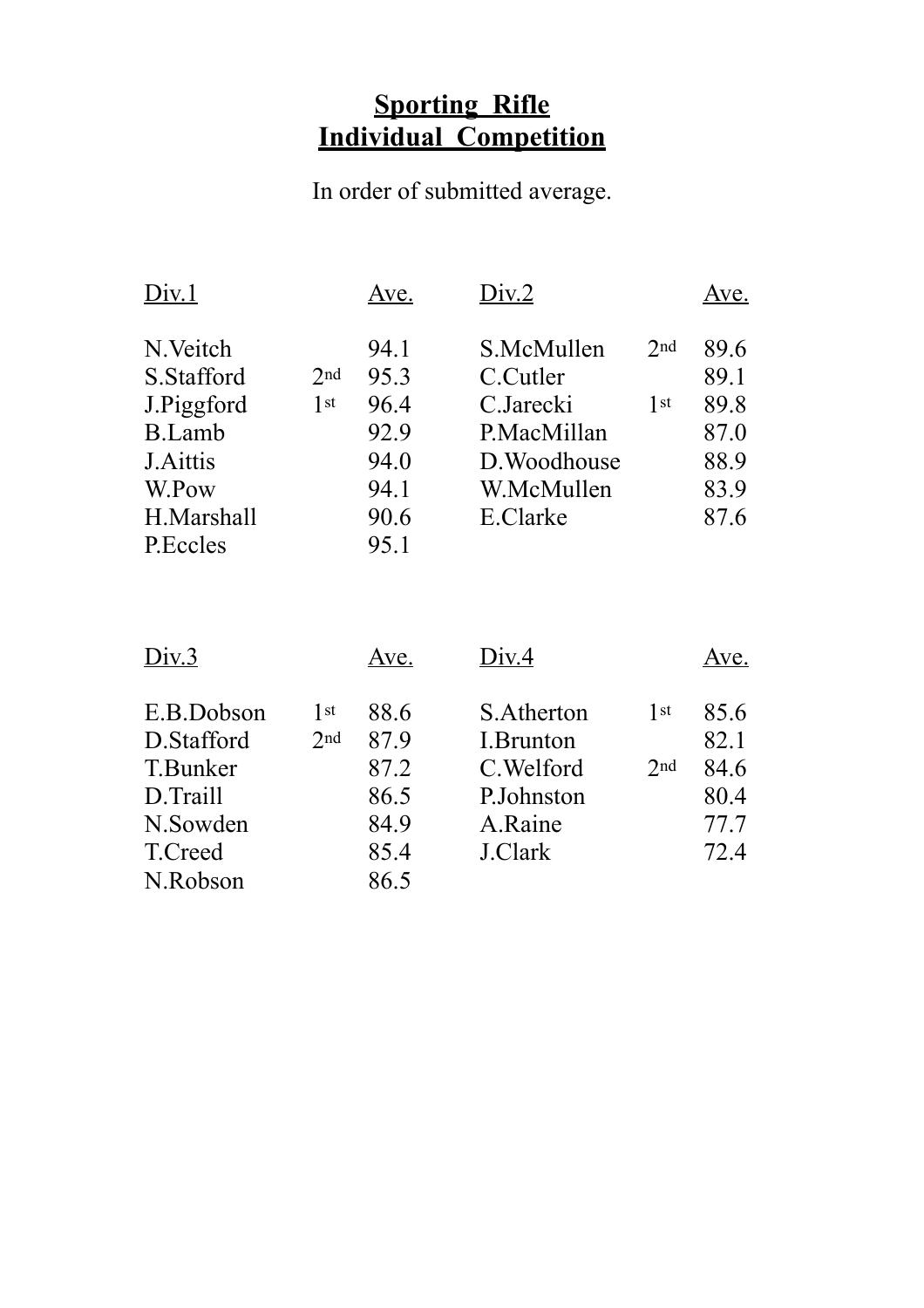# **20 Yds Pistol Competition**

|                                   |             | Gunscore |                            | Handicap |
|-----------------------------------|-------------|----------|----------------------------|----------|
|                                   | <u>Agg.</u> | Ave.     | <u>Agg.</u>                | Ave      |
| B.Lamb                            | 1219        | 87.1     | 1253                       | 89.5     |
| I.Ramsdale                        | 1130        | 80.7     | 1245                       | 88.9     |
| D. Forbes                         | 1205        | 86.1     | 1294                       | 92.4     |
| S. Stonehouse                     | 1125        | 80.4     | 1242                       | 88.7     |
| S.McMullen                        | 1016        | 72.6     | 1265                       | 90.4     |
| S.Kreczak                         | 1096        | 78.3     | 1262                       | 90.2     |
| Gunscore 1 <sup>st</sup> , B.Lamb |             |          | 2 <sup>nd</sup> . D.Forbes |          |
| Handicap 1 <sup>st</sup> .        | D.Forbes    |          | $2nd$ . S.McMullen         |          |

### **20 Yds Air Rifle Competition**

|      | <u>Gunscore</u> |            | <b>Handicap</b> |  |
|------|-----------------|------------|-----------------|--|
| Agg. | <u>Ave.</u>     | <u>Agg</u> | <u>Ave.</u>     |  |
| 1183 | 84.5            | 1199       | 85.6            |  |
| 1219 | 87.1            | 1226       | 87.6            |  |
| 1251 | 89.4            | 1199       | 85.6            |  |
| 1232 | 88.0            | 1247       | 89.1            |  |
|      |                 |            |                 |  |

| <b>Gunscore 1st.</b> G.Fleming |  | $2nd$ . N.Horney |
|--------------------------------|--|------------------|
|--------------------------------|--|------------------|

| <b>Handicap 1st.</b> N.Horney |  | 2 <sup>nd</sup> . S.Kreczak |
|-------------------------------|--|-----------------------------|
|-------------------------------|--|-----------------------------|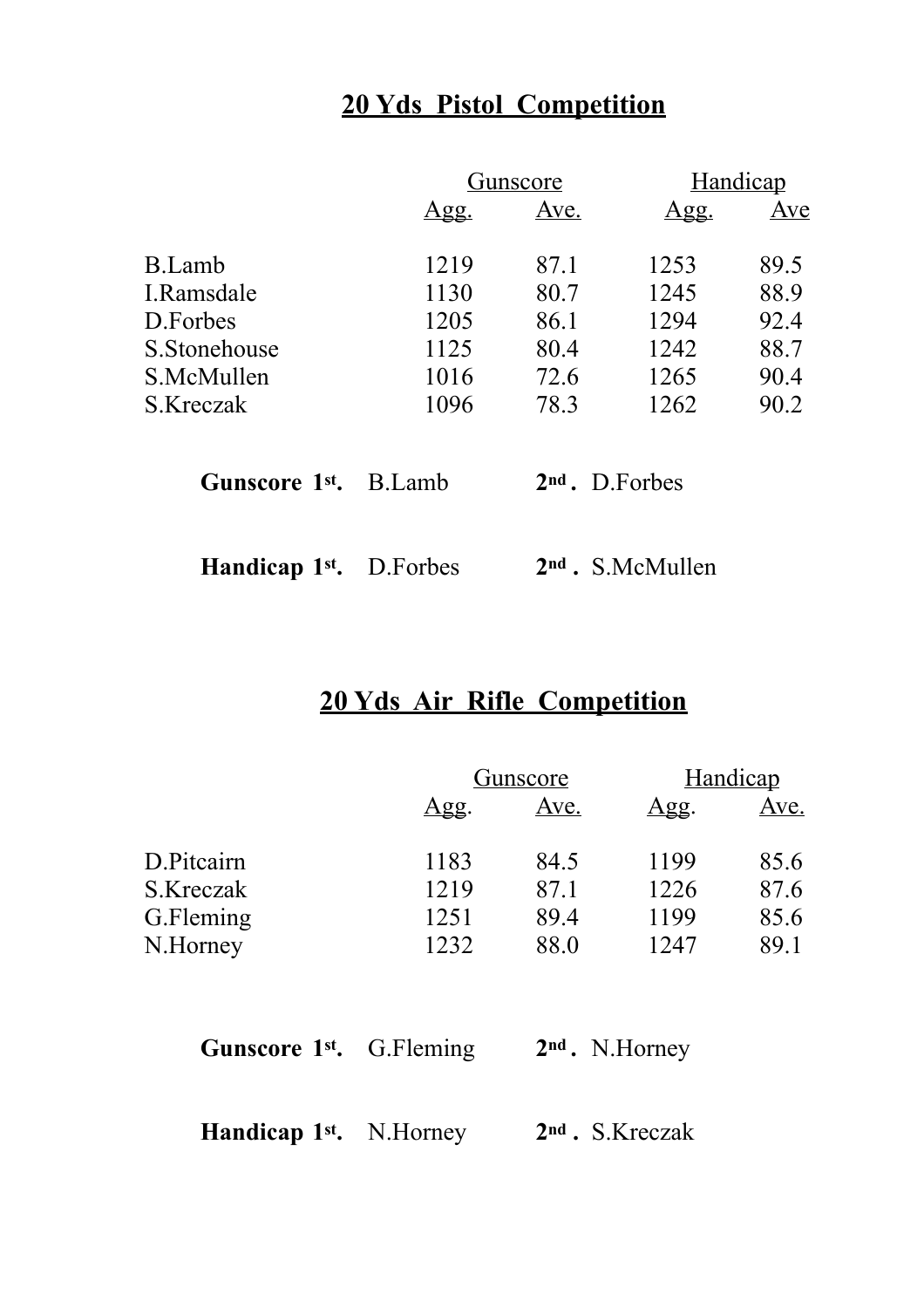# **Underlever Rifle Competition**

|                 |         | Gunscore     |                 | <b>Handicap</b>  |             |
|-----------------|---------|--------------|-----------------|------------------|-------------|
|                 |         | $\Delta$ gg. | Ave.            | <u>Agg.</u>      | <u>Ave.</u> |
| N. Veitch       |         | $390*$       | 97.5            |                  |             |
| W.Pow           |         | 1345         | 96.1            | 1247             | 89.1        |
| <b>B.Lamb</b>   |         | 1327         | 94.8            | 1289             | 92.1        |
| I.Brunton       |         | $697*$       | 87.1            | 723              | $90.3*$     |
| C.McDonald      |         | $963 *$      | 80.3            | 1023             | $85.4*$     |
| J. Aittis       |         | 1344         | 96.0            | 1275             | 91.1        |
| D.Traill        |         | 1292         | 92.3            | 1244             | 88.8        |
| N.Sowden        |         | 1180         | 84.3            | 1263             | 90.2        |
| S.Dale          |         | $338 *$      | 84.5            |                  |             |
| S.Harrison      |         | 983          | 70.2            | 1248             | 89.1        |
| R.Jeffries      |         | 1289         | 92.1            | 1285             | 91.8        |
| <b>Gunscore</b> | 1st     | W.Pow        | 2 <sub>nd</sub> | <b>J.</b> Aittis |             |
| <b>Handicap</b> | $1st$ . | J.Aittis     | 2 <sub>nd</sub> | B.Lamb           |             |

\* Did not shoot all rounds.

# **Gallery Rifle Competition**

|                  |     | <u>Gunscore</u> |                 | <b>Handicap</b> |             |
|------------------|-----|-----------------|-----------------|-----------------|-------------|
|                  |     | <u>Agg.</u>     | Ave.            | <u>Agg.</u>     | <u>Ave.</u> |
| <b>B.Lamb</b>    |     | 1935            | 276             | 1853            | 265         |
| D.Traill         |     | 1904            | 272             | 1890            | 270         |
| S.Harrison       |     | 1698            | 243             | 1906            | 272         |
| <b>J.</b> Aittis |     | 2011            | 287.3           | 1909            | 273         |
| G.Cooke          |     | 1927            | 275             | 1933            | 276         |
| J.Piggford       |     | 2009            | 287.0           | 1918            | 274         |
| Gunscore         | 1st | <b>J.Aittis</b> | $2nd$ .         | J.Piggford      |             |
| <b>Handicap</b>  | 1st | G.Cooke         | 2 <sub>nd</sub> | J.Piggford      |             |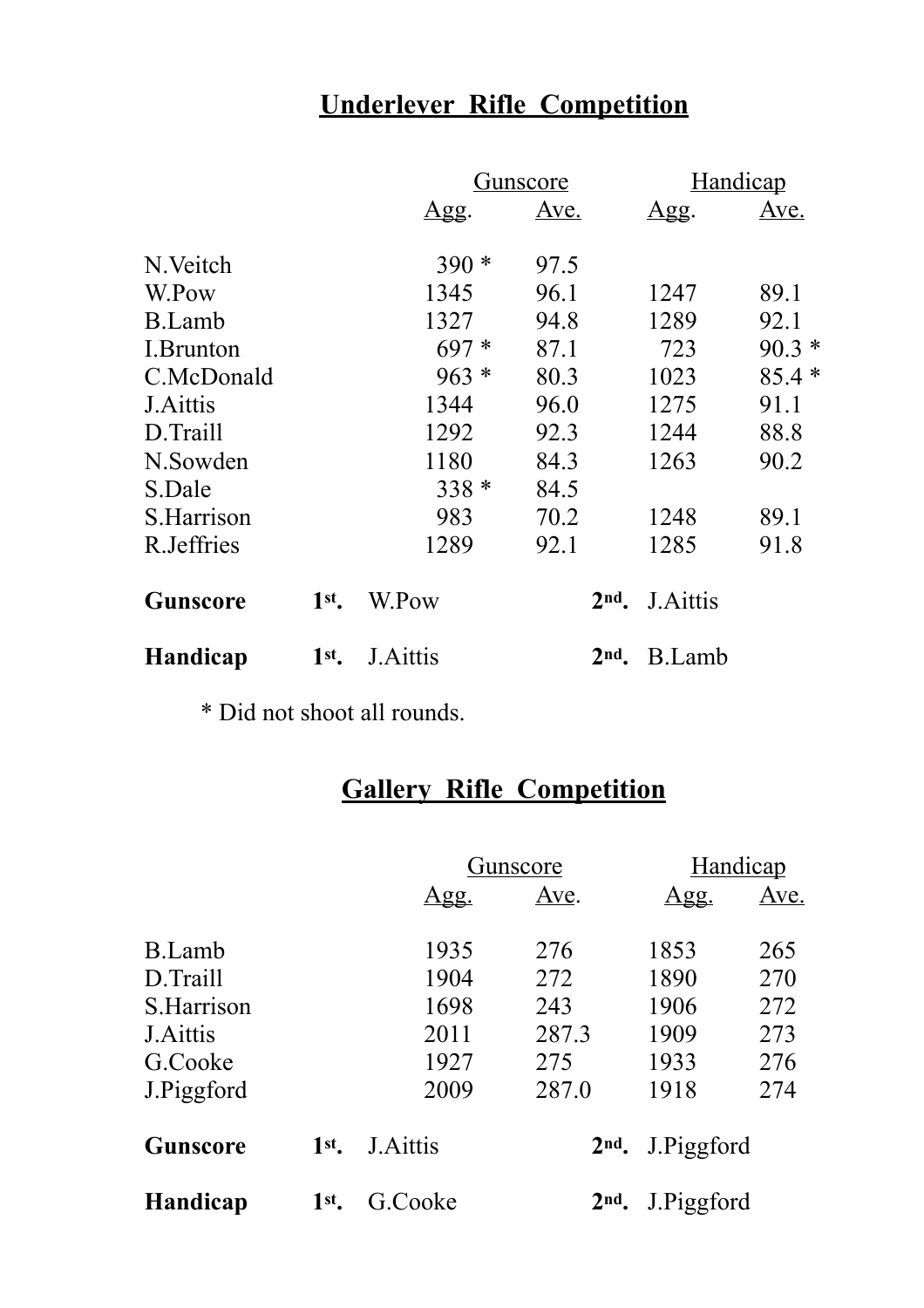## **Standard Sporting Rifle Competition**

|                 |         | <u>Gunscore</u> |             | <b>Handicap</b> |               |
|-----------------|---------|-----------------|-------------|-----------------|---------------|
|                 |         | <u>Agg.</u>     | <u>Ave.</u> | <u>Agg.</u>     | <u>Ave.</u>   |
| <b>B.Lamb</b>   |         | 2061            | 294         | 1932            | 276           |
| P.MacMillan     |         | 1995            | 285         | 1814            | 259           |
| C.Cutler        |         | 2023            | 289         | 1946            | 278           |
| V.Atherton      |         | 1987            | 284         | 1901            | 272           |
| D.Traill        |         | 1981            | 283         | 1862            | 266           |
| T.Bunker        |         | 1955            | 279         | 1883            | 269           |
| S.Atherton      |         | 2006            | 287         | 1952            | 279           |
| T.Creed         |         | 1940            | 277         | 1882            | 269           |
| <b>J.Aittis</b> |         | 2078            | 297         | 1968            | 281           |
| J. Waite        |         | 1961            | 280         | 1840            | 263           |
| G.Cooke         |         | 2019            | 288         | 1957            | 280           |
| I.Brunton       |         | 1996            | 285         | 1905            | 272           |
| <b>Gunscore</b> | $1st$ . | <b>J.Aittis</b> |             | $2nd$ .         | <b>B.Lamb</b> |
| <b>Handicap</b> | $1st$ . | J. Aittis       |             | 2 <sub>nd</sub> | G.Cooke       |

### **Black Powder Pistol Competition**

| Gunscore |      | Handicap |             |
|----------|------|----------|-------------|
| Agg.     | Ave. | Agg.     | <u>Ave.</u> |

Due to low entries this competition was not included in the Summer programme.

| Gunscore | 1st.     | 2 <sub>nd</sub> |                 |
|----------|----------|-----------------|-----------------|
|          | Handicap | 1st.            | 2 <sub>nd</sub> |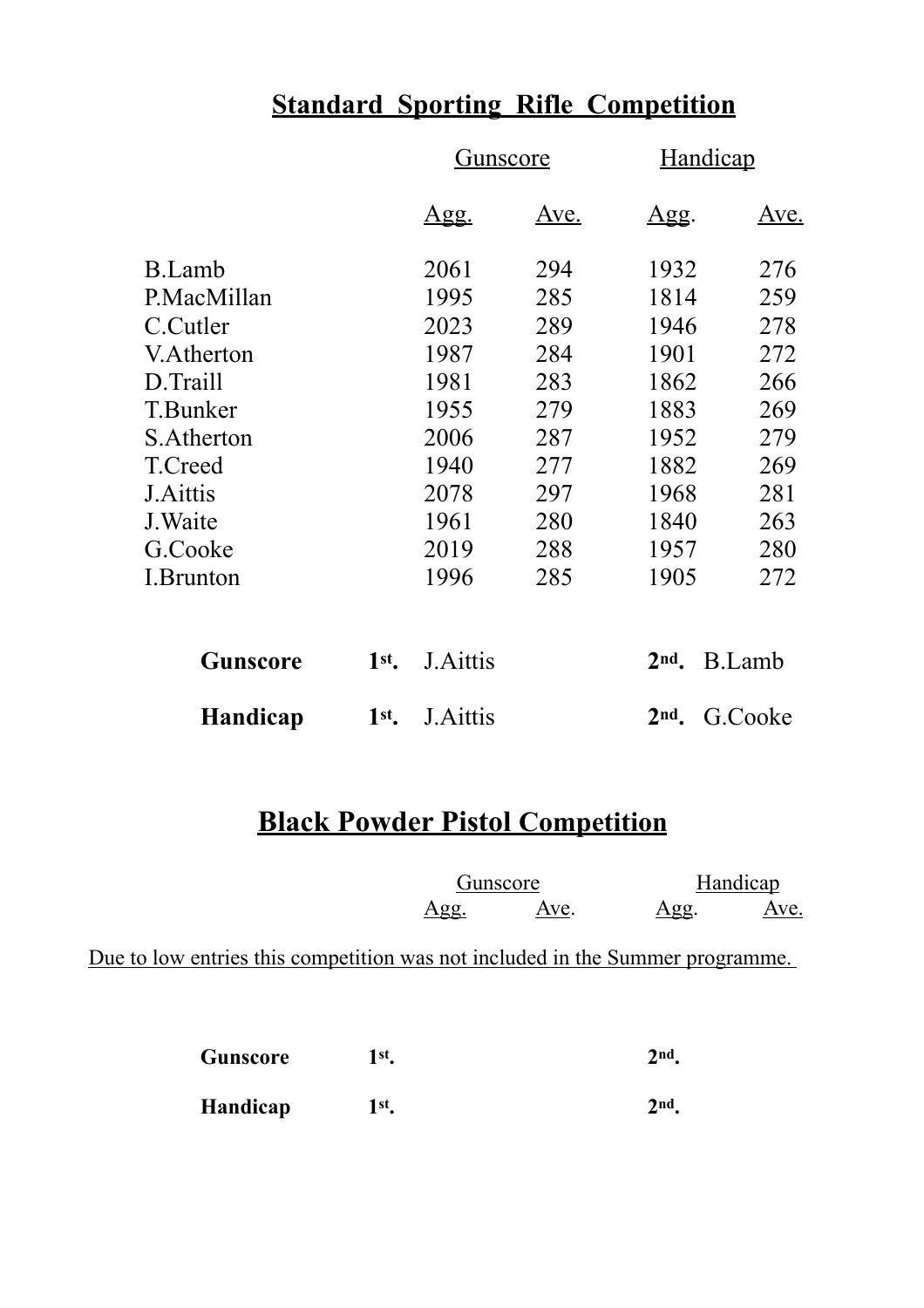# **10 Metre Air Pistol Competition**

| Div.1                                                                                     | S                                                              | <u>Pts</u> .                                       | <u>Agg.</u>                                          | Div.2                                                                                | $\overline{S}$                                                         | <u>Pts.</u>                           | Agg.                                                |
|-------------------------------------------------------------------------------------------|----------------------------------------------------------------|----------------------------------------------------|------------------------------------------------------|--------------------------------------------------------------------------------------|------------------------------------------------------------------------|---------------------------------------|-----------------------------------------------------|
| Phil Sambells<br>Paul Sambells<br>L.Sayer<br>G.Close<br>D.Morgan<br>C.Bracken             | 7<br>7<br>$\overline{7}$<br>5<br>5                             | 33<br>33<br>32<br>21<br>15<br>Withdrawn            | 1264<br>1244<br>1260<br>892<br>874                   | M.Coulson<br>D.Forbes<br>D.E.Grocott<br>J.Taylor<br>I.Ramsdale<br>S.Stonehouse       | 7<br>$\overline{7}$<br>$\overline{7}$<br>6<br>7<br>$\overline{7}$      | 35<br>31<br>31<br>20<br>18<br>17      | 1230<br>1222<br>1195<br>1029<br>1176<br>1182        |
| Div.3                                                                                     | S                                                              | <u>Pts</u> .                                       | $\Delta gg.$                                         | <u>Div.4</u>                                                                         | S                                                                      | <u>Pts.</u>                           | Agg.                                                |
| G.Bushby<br>S.Kreczak<br>C.Miller<br>S.Taylor<br>M.Masterman<br>L. Van Vuurun<br>S.Cowley | 7<br>$\overline{7}$<br>$\overline{7}$<br>7<br>$\tau$<br>7<br>7 | 38<br>34<br>33<br>30<br>27<br>27<br>15             | 1191<br>1185<br>1180<br>1168<br>1162<br>1148<br>1124 | W.H. White<br>K.Allen<br>J. Willis<br>L.Bouch<br>N.Foster<br>C.Routledge<br>A.Morgan | 7<br>7<br>$\overline{7}$<br>7<br>$\overline{7}$<br>$\overline{7}$<br>1 | 45<br>39<br>38<br>32<br>22<br>18<br>3 | 1151<br>1129<br>1135<br>1102<br>1064<br>1040<br>157 |
| Div.5                                                                                     | S                                                              | <u>Pts</u> .                                       | $\Delta gg.$                                         |                                                                                      |                                                                        |                                       |                                                     |
| K. Watson<br>A.Fox<br>E.B.Dobson<br>K.Taylor<br>J.Goddard<br>J.Atkinson<br>S.Dale         | 7<br>$\overline{7}$<br>7<br>7<br>7<br>7<br>$\overline{2}$      | 46<br>42<br>37<br>32<br>22<br>16<br>$\overline{2}$ | 1113<br>1075<br>1065<br>981<br>838<br>815<br>203     |                                                                                      |                                                                        |                                       |                                                     |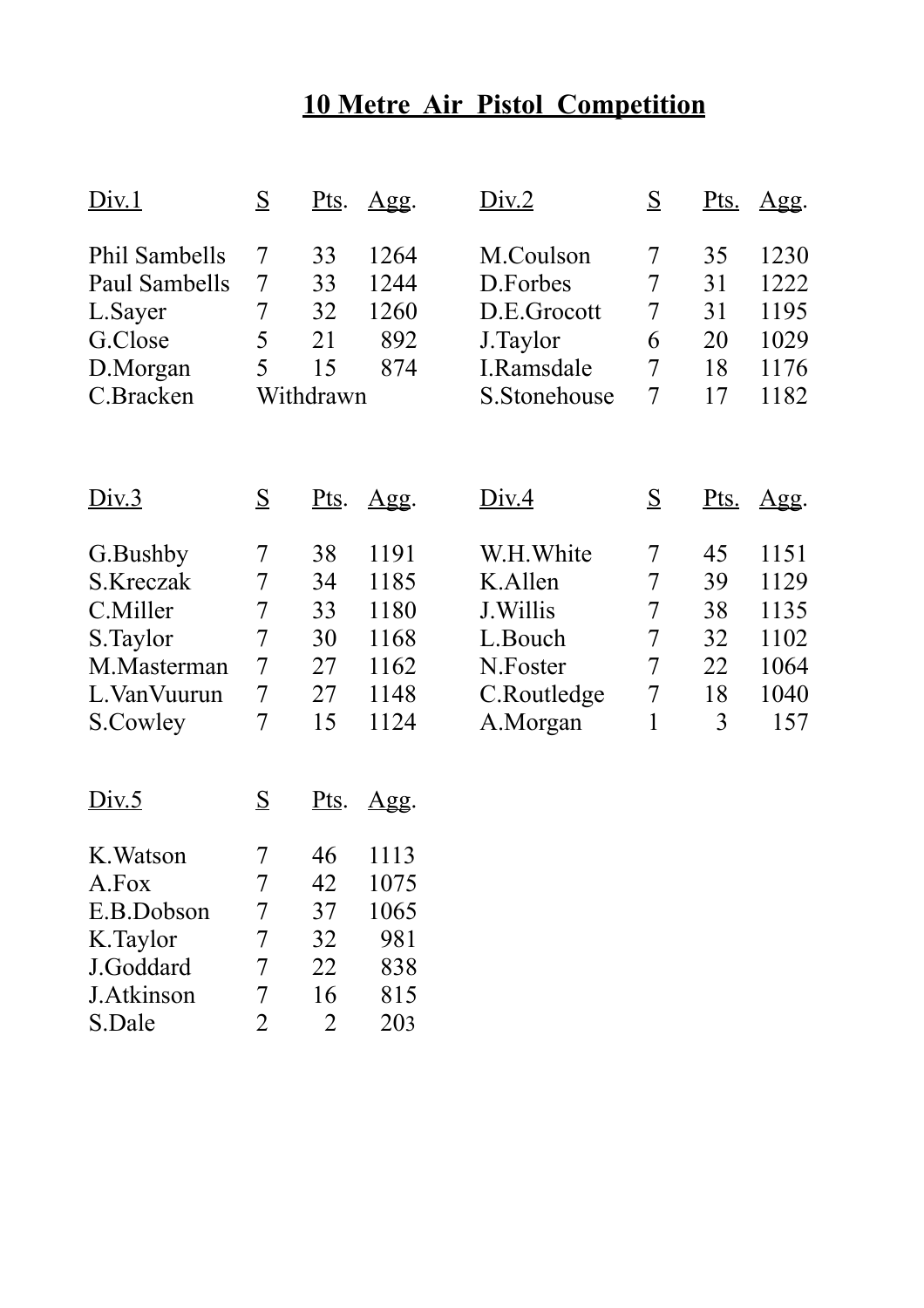### **10 Metre Air Pistol Competition**

### **Own Start Team**

| Darlington R.A. | 4144 |
|-----------------|------|
| Hartlepool      | 4129 |
| Hurworth B      | 4108 |
| City of Truro   | 4077 |
| Hurworth A      | 3643 |
| Hurworth C      | 3374 |
| <b>St.Giles</b> | 2974 |

### **10 Metre Air Rifle Competition**

|                |                 |             | Gunscore     |      | Handicap |
|----------------|-----------------|-------------|--------------|------|----------|
|                | $\underline{S}$ | <u>Agg.</u> | <u>Ave</u> . | Agg. | Ave.     |
| P.Harbron      | 7               | 1090        | 156          | 1274 | 182      |
| M.Beadle *     | 5               | 844         | 169          | 889  | 178      |
| Mrs B.Dempsey  | 7               | 720         | 103          | 1275 | 182      |
| C. Windale     | 7               | 955         | 136          | 1259 | 180      |
| D.Mutter       | 7               | 1264        | 181          | 1264 | 181      |
| W.Mooney S/P   | 7               | 1227        | 175          | 1314 | 188      |
| P.Hinnigan     | 7               | 917         | 131          | 1254 | 179      |
| S.Braid        | 7               | 761         | 109          | 1232 | 176      |
| I. West        | 7               | 774         | 111          | 1263 | 180      |
| D.Dykes        | 7               | 926         | 132          | 1270 | 181      |
| E.Clyburn. S/P | 7               | 1060        | 151          | 1301 | 186      |
| N.Parry        | 7               | 957         | 137          | 1247 | 178      |
| J.Lennard      | 7               | 1008        | 144          | 1303 | 186      |
| D.Parker       | $\overline{7}$  | 791         | 113          | 1269 | 181      |
|                |                 |             |              |      |          |

| <b>Gunscore 1st</b> D.Mutter |          | 2 <sup>nd</sup> P.Harbron |
|------------------------------|----------|---------------------------|
| Handicap 1st                 | W.Mooney | $2nd$ J. Lennard          |

### S/P I.S.S.F. Supported Shooting competitor in Handicap competition only.

\* Did not shoot all rounds.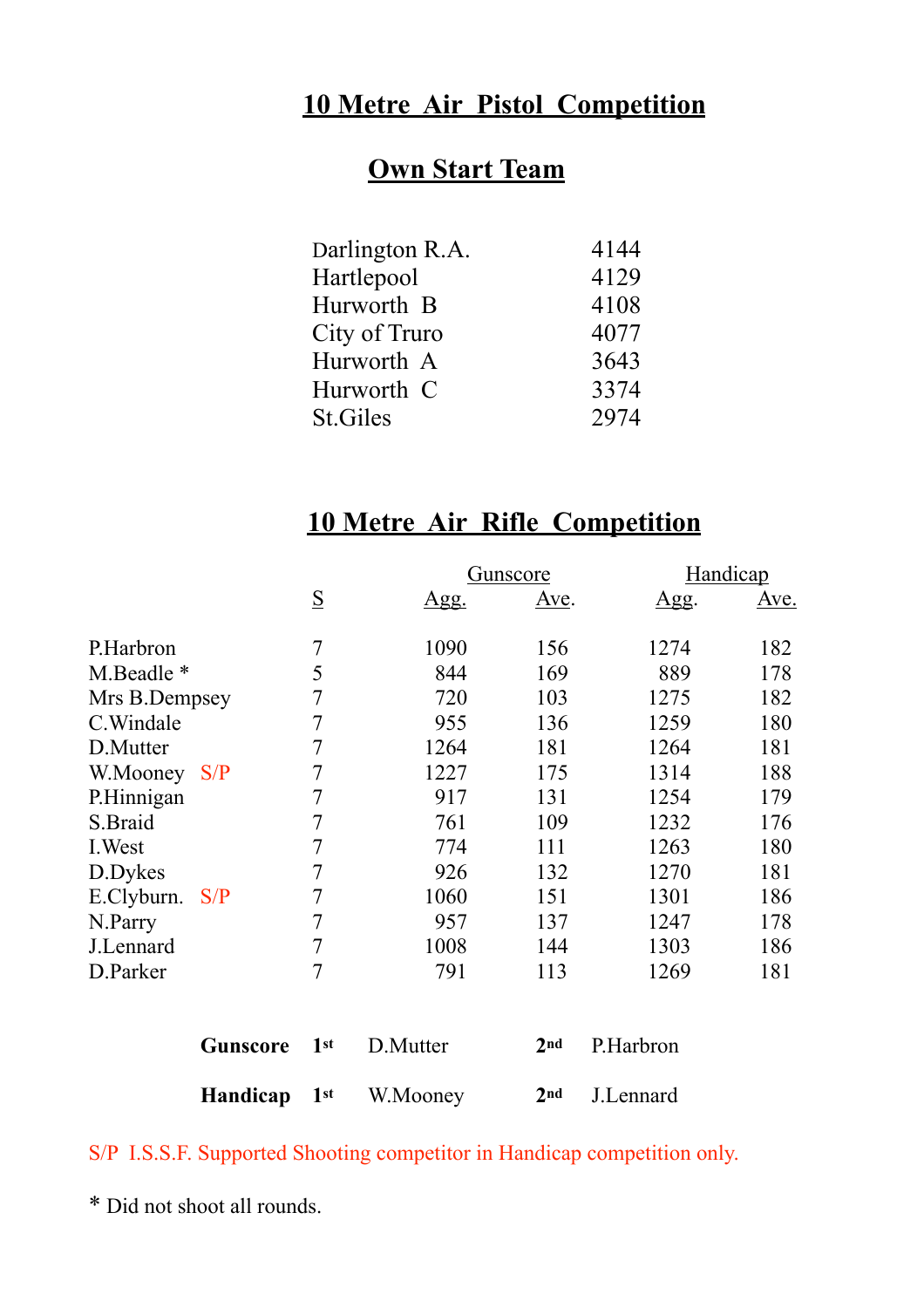# **6 Yards Air Pistol Competition**

|              |                 |         |              | Gunscore        | Handicap   |      |  |
|--------------|-----------------|---------|--------------|-----------------|------------|------|--|
|              |                 | S       | <u>Agg.</u>  | Ave.            | Agg.       | Ave. |  |
| M.Beadle     |                 | 7       | 1125         | 161             | 1247       | 178  |  |
| W.Mooney S/P |                 | 7       | 1173         | 168             | 1238       | 177  |  |
| J.Atkinson   |                 | 7       | 865          | 124             | 1268       | 181  |  |
| K.Hopkins    |                 | 7       | 769          | 110             | 1248       | 178  |  |
| W.H. White   |                 | 7       | 1122         | 160             | 1237       | 177  |  |
| D.E.Grocott  |                 | 3       | 496          | 165             | 533        | 178  |  |
| P.Trathan    |                 | 7       | 1160         | 166             | 1274       | 182  |  |
| S.Kreczak    |                 | 7       | 1173         | 168             | 1258       | 180  |  |
| S.Stonehouse |                 | 7       | 1186         | 169             | 1235       | 177  |  |
|              | <b>Gunscore</b> | $1st$ . | S.Stonehouse | 2 <sub>nd</sub> | S.Kreczak  |      |  |
|              | Handicap        | $1st$ . | P. Trathan   | 2nd             | J.Atkinson |      |  |

### **6 Yards Air Rifle Competition**

|                  |                 | Gunscore        |                  |              |                 | Handicap    |             |
|------------------|-----------------|-----------------|------------------|--------------|-----------------|-------------|-------------|
|                  |                 | $\underline{S}$ | <u>Agg.</u>      | <u>Ave</u> . |                 | <u>Agg.</u> | <u>Ave.</u> |
| Mrs B.Dempsey    |                 | 7               | 1013             | 145          |                 | 1257        | 180         |
| P.Hinnigan       |                 | 7               | 1186             | 169          |                 | 1290        | 184         |
| A.Garrett        |                 | 7               | 1145             | 164          |                 | 1250        | 179         |
| <b>B.Garrett</b> |                 | 7               | 1301             | 186          |                 | 1321        | 189         |
| S.Braid          |                 | 7               | 1043             | 149          |                 | 1226        | 175         |
| E.Clyburn        | S/P             | 7               | 1259             | 180          |                 | 1326        | 189         |
| <b>B.Lamb</b>    |                 | 7               | 1014             | 145          |                 | 1202        | 172         |
| A.Baird          |                 | 7               | 1063             | 152          |                 | 1260        | 180         |
| W.Mooney         | S/P             | 7               | 1342             | 192          |                 | 1332        | 190         |
| C.Windale        |                 | 7               | 1181             | 169          |                 | 1271        | 182         |
| M.Stevens        |                 | 7               | 1002             | 143          |                 | 1263        | 180         |
| I. West          |                 | 7               | 1073             | 153          |                 | 1269        | 181         |
| J.Gault          |                 | 7               | 1144             | 163          |                 | 1265        | 181         |
| G.Close          |                 | 3               | 503              | 168          |                 | 533         | 178         |
|                  | <b>Gunscore</b> | 1 <sup>st</sup> | <b>B.Garrett</b> |              | 2 <sub>nd</sub> | P.Hinnigan  |             |
|                  | Handicap        | 1 <sup>st</sup> | W.Mooney         |              | 2 <sub>nd</sub> | E.Clyburn   |             |

S/P I.S.S.F. Supported Shooting competitor in Handicap competition only.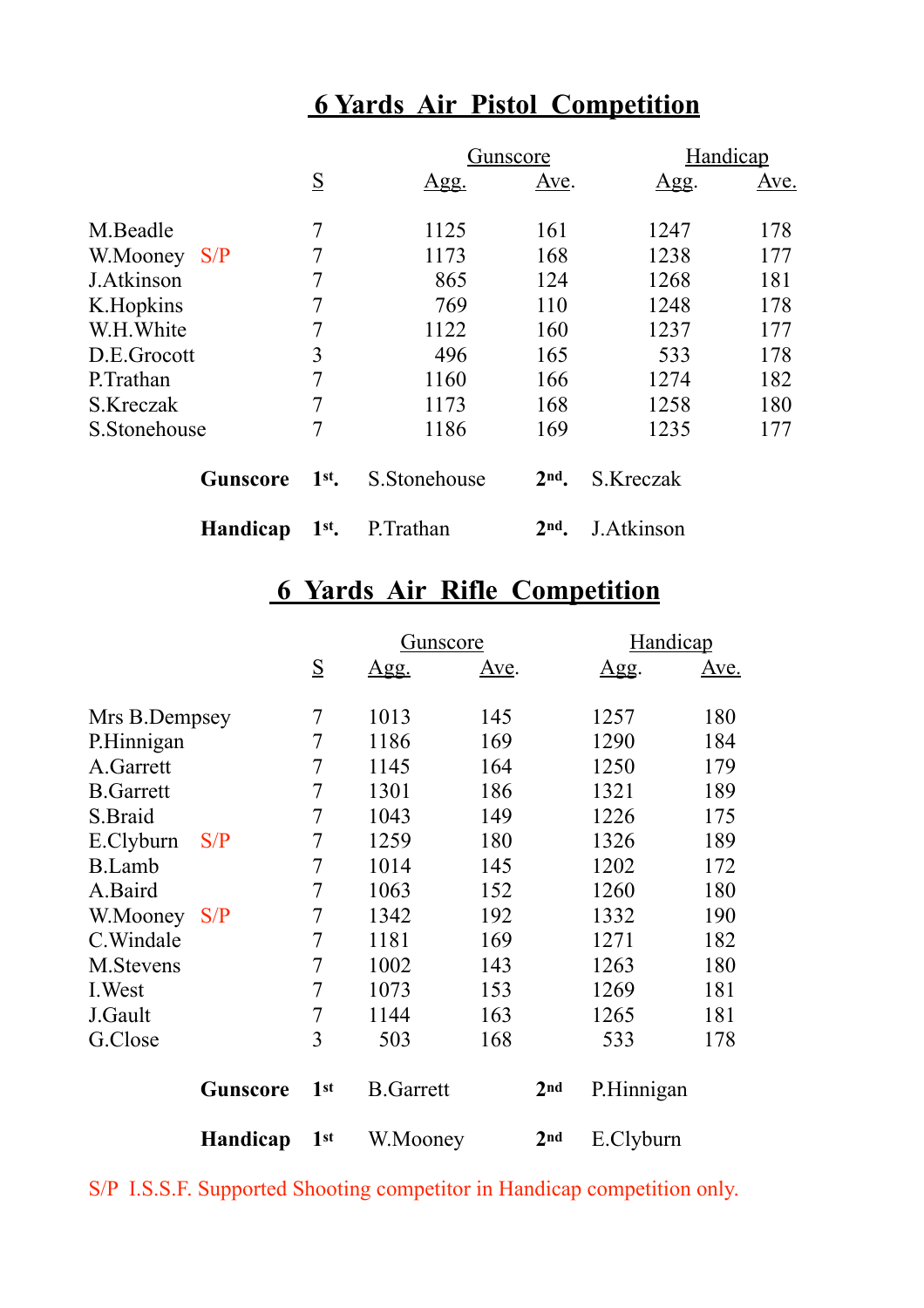# **Benchrest Rifle 3/89 Target @ 20 Yards**

|                  | Gunscore    |      | Handicap    |      |
|------------------|-------------|------|-------------|------|
|                  | <u>Agg.</u> | Ave. | <u>Agg.</u> | Ave. |
| G.Fleming        | 1282        | 183  | 1231        | 176  |
| P.Harbron        | 1363        | 195  | 1277        | 182  |
| J.Lennard        | 1344        | 192  | 1307        | 187  |
| K. Watson        | 1251        | 179  | 1299        | 180  |
| D.Parker         | 1304        | 186  | 1263        | 180  |
| D.Crowe          | 1316        | 188  | 1247        | 178  |
| K. Walker        | <b>NCR</b>  |      |             |      |
| R.Jeffries       | 1339        | 191  | 1226        | 175  |
| J. Wilkinson     | 1325        | 189  | 1264        | 181  |
| M.Saunders       | 1320        | 189  | 1286        | 184  |
| C.Hauxwell       | 1249        | 178  | 1311        | 187  |
| <b>B.Todd</b>    | 1311        | 187  | 1289        | 184  |
| K.Bainbridge     | 1216        | 174  | 1338        | 191  |
| <b>B.</b> Walker | 1254        | 179  | 1292        | 185  |
| G.Clifford       | 1254        | 179  | 1261        | 180  |

| Gunscore | 1 <sup>st</sup> P.Harbron             | 2 <sup>nd</sup> J.Lennard |
|----------|---------------------------------------|---------------------------|
| Handicap | $1st$ K. Bainbridge $2nd$ C. Hauxwell |                           |